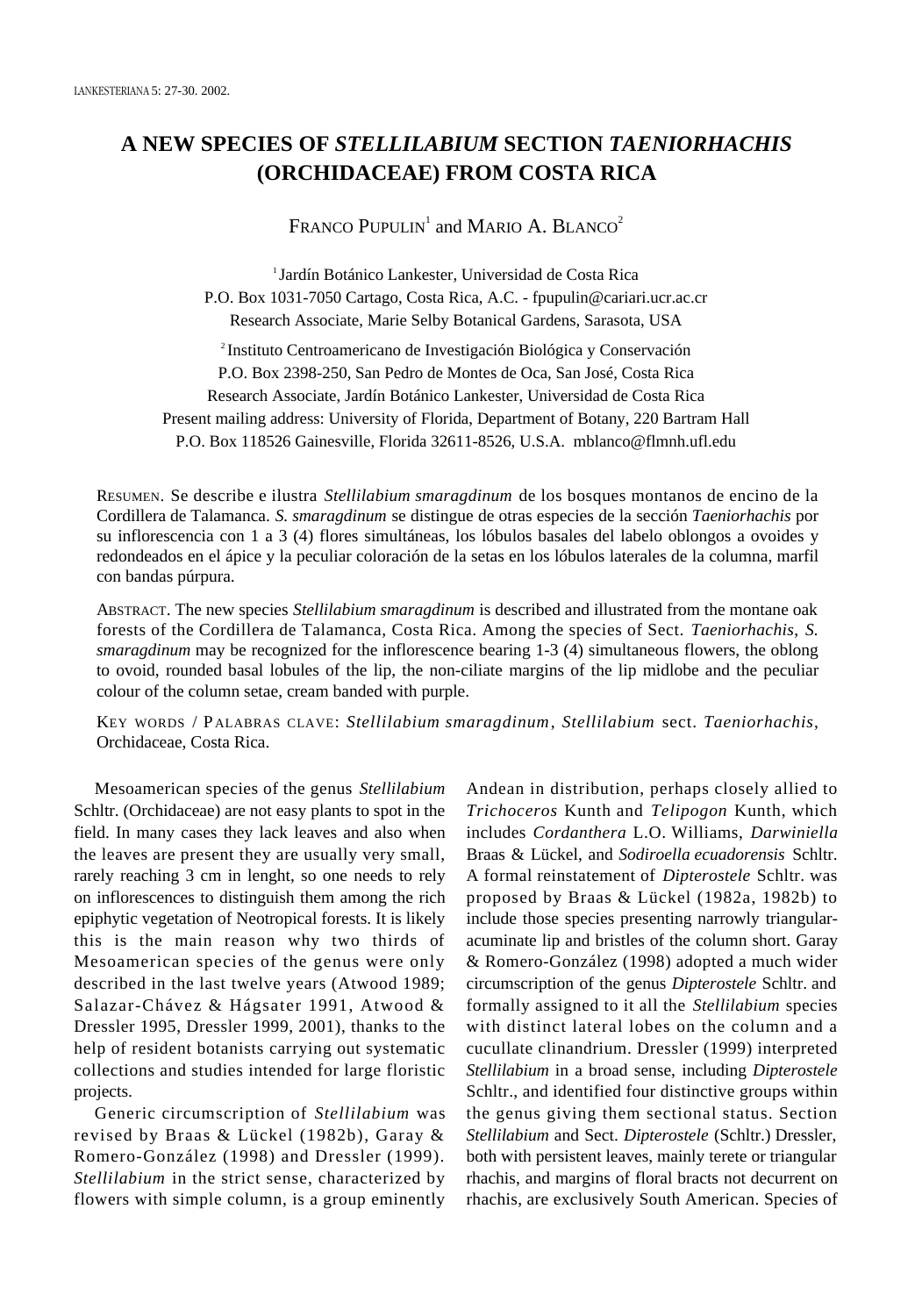*Stellilabium* from Mesoamerica, on the contrary, present ephemeral leaves and margins of floral bracts decurrent on the rhachis, so that the flowers are borne on face rather than on the edges of the flattened rhachis. Although their relationships are yet unclear, among species from Central America two main groups may be distinguished. In Section *Taeniorhachis* Dressler the column is 3-lobed, and the fleshy stigma is adnate to the base of the lip, whereas species of Sect. *Ramphostele* Dressler have simple column and a porrect stigma free from the lip. With the notable exception of *S. lankesteri* Ames, flowers of the latter section are completely glabrous (Dressler 1999).

Samples of DNA sequences for the genus are still scanty, but they support distinction between sections *Stellilabium, Dipterostele and Taeniorhachis (com.* by N.H. Williams, in Dressler 2001), though the three groups may eventually prove to be subgroups of *Telipogon*. It should be noted that if *Stellilabium* Sect. *Taeniorhachis* is ever elevated to the generic rank it would have to be renamed, since that name is already occupied by one species in Poaceae (Cope 1993).

A species pertaining to *Stellilabium* section *Taeniorhachis* from the Talamanca range in Central Costa Rica is here described as new to science:

## *Stellilabium smaragdinum* Pupulin & M.A. Blanco, *sp. nov.* FIG. 1.

TYPE. COSTA RICA. Cartago. El Guarco, La Chonta, Turbera, 09°42'00"N 83°56'20"W, 2400 m, epífita sobre *Quercus* sp., en ramas bajas, 17 julio 2001, *M. Blanco 1965, F. Rizo-Patrón, A. Vasco & O. Vargas* (holotype, USJ!, USJ-Spirit!; isotypes, CR!, SEL!).

Inter species sectionis Taeniorhachidi floribus 1 vel 4 simultaneis lobulis lateralibus labelli oblongis vel ovoideis, rotundatis, marginibus lobi intermedi labelli integris, setis columnae eburneis purpureo striatis dignoscenda.

*Plant* epiphytic, small, nearly acaulescent, the abbreviated stem about 5 mm long. *Roots* thick, flexuous, rounded in section, ca. 1 mm wide. *Leaves* 3-4, distichous, narrowly elliptic to lanceolate, acute, minutely apiculate, 15-18 mm long, 2-3 mm wide, the

base enclosing the subterete stem, sometimes absent at flowering. *Inflorescence* a primarily simple raceme 10-33 cm long, producing secondary branches in succession from the lower bracts of the previous axis; *peduncle* terete, 5-9 cm long, with 3-4 triangular, acute bracts about 4 mm long; *rhachis* flattened, 1-1.3 mm wide, successively many-flowered (to 27), with 1-3 (4) flowers simultaneously opened; *floral bracts* triangular, acute, from the margin of the flattened rhachis, 2 mm long, 1.2 mm wide. Ovary linearsubclavate, 3.6-4.6 mm long including the pedicel. *Flowers* small, with olive-green sepals and petals, the lip and column emerald green, the dendroid hairs of the column cream, banded purple. *Dorsal sepal* widely elliptic, obtuse, with a rounded apicule, 2.9 mm long, 2.4 mm wide. *Lateral sepals* obliquely widely elliptic-suborbicular, rounded, provided with a rounded apicule, the apical margins somewhat involute in natural position, 2.7 mm long, 2.4 mm wide. *Petals* narrowly elliptic, slightly falcate, subobtuse, apiculate, the margins ciliate, 3.7 mm long, 1.7 mm wide. *Lip* sagittate, 3.4 mm long, 2.3 mm wide, covered with sparse, stiff hairs, the basal lobules oblong to ovoid, rounded, flattened, the median lobe ligulate, velutine, with a prominent, acute apicule, the margins minutely ciliate. *Column* 3-lobed, the lateral lobes elliptic, flattened, 1.5 mm long, 1 mm wide, the dorsal margins covered with dendroid-stellate setae ca. 0.6 mm long, the median lobe helmet-shaped, rounded, 0.8 mm long, 0.7 mm wide, covered with simple setae 0.2-0.3 mm long; stigma globose, rounded. Anther cap cucullate, deeply cordate, 2-celled. *Pollinia* 4 in two pairs of different size, obovate, laterally complanate-concave, on a narrow, ligulate stipe; viscidium uncinate. *Fruit* an elliptic-globose capsule, 4 mm long.

ETIMOLOGY: From the Latin *smaragdinus*, emeraldgreen, in reference to the bright green color of lip and column.

ECOLOGY: Epiphytic on shady, lower branchlets amidst a dense cover of mosses and other epiphytes in wet montane oak forest at 2400 m altitude. More plants possibly grew higher up the tree, where they would be virtually impossible to detect from the ground.

Figure 1. *Stellilabium smaragdinum* Pupulin & M.A. Blanco. A, B – Habit. C – Plant. D – Flower. E – Dissected perianth. F – Column and lip, lateral view. G – Setae of lateral lobes of column. H – Setae of midlobe of colum. L - Anther cap and pollinarium.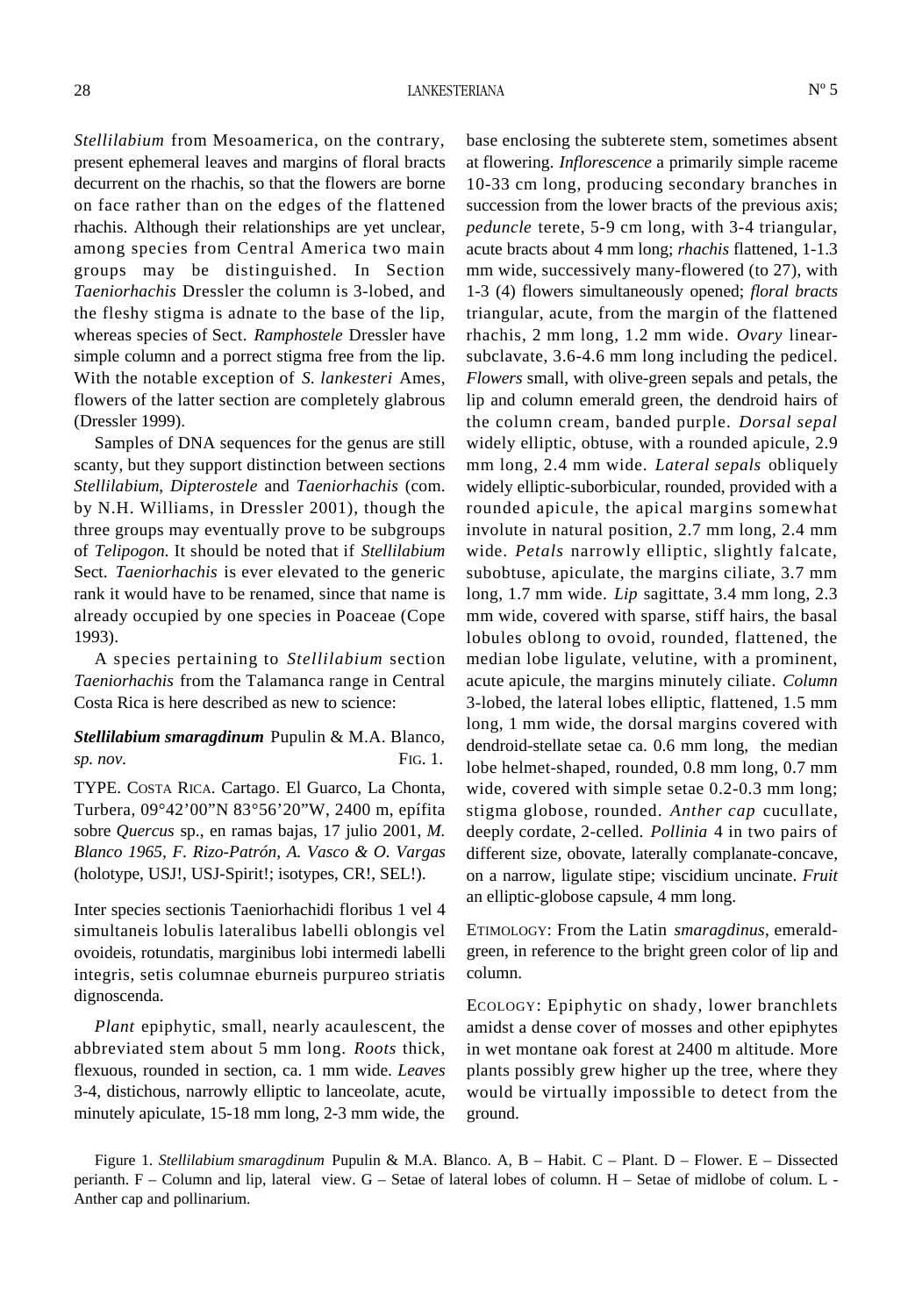